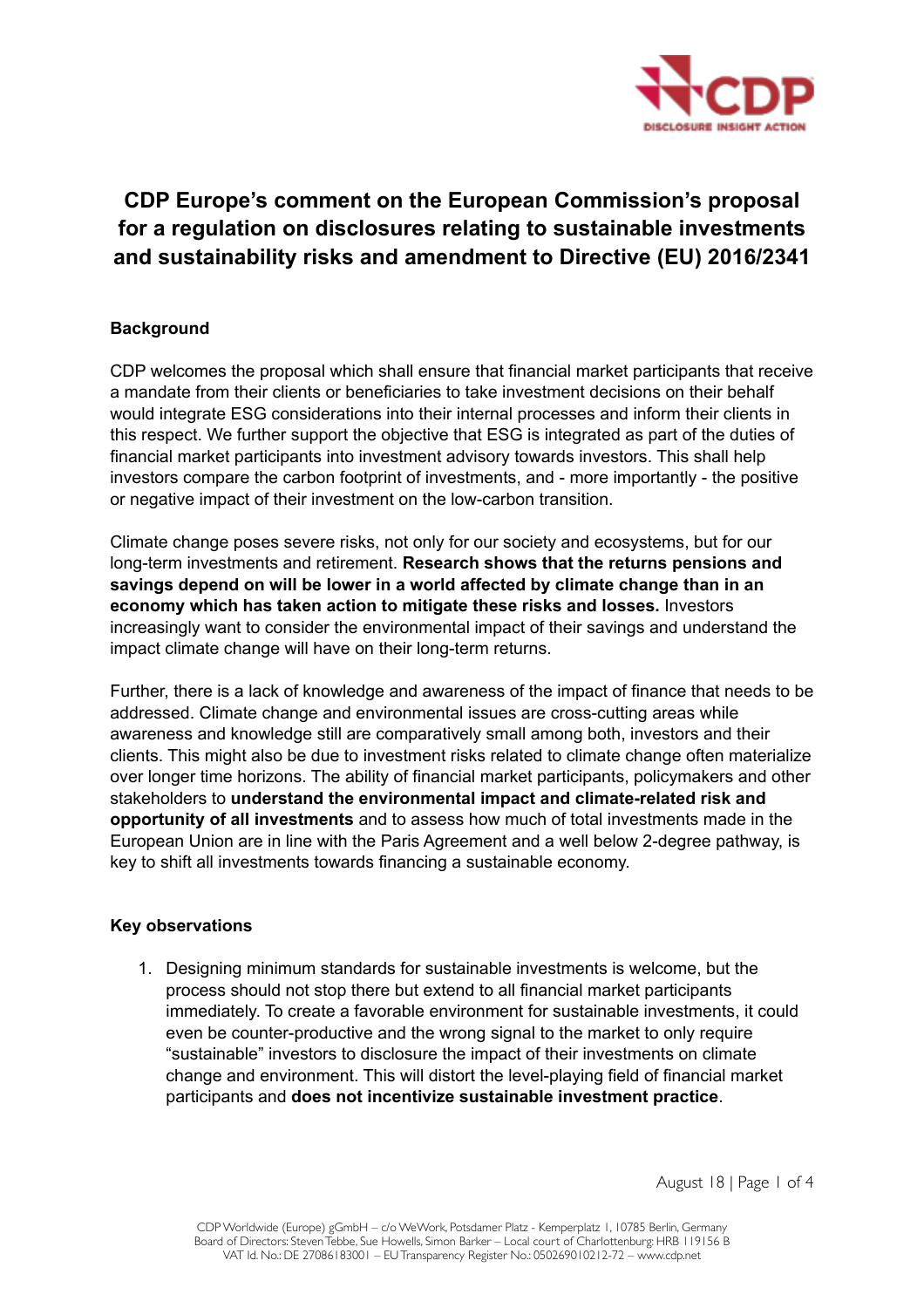

- 2. The reduction of carbon emissions is an international agreement and requires netzero emissions by 2050 at the very latest. Disclosure requirements regarding the impact on climate change of sustainable financial products only, do not live up to the **urgent need to measure and manage the impact on climate change and the environment of all investments**. It therefore should be a mandatory requirement for all financial market participants to provide pre-contractual transparency on all investments – regardless whether the financial product is claimed to be sustainable or not.
- **3.** Considering the sustainability of investments only at the level of "economic activities" will not allow to understand the risks management, business model and strategy of the company undertaking these economic activities. The current definition of **'sustainable investment' lacks disclosure that allows to shift business models and thus the entire companies towards sustainability and to understand and manage climate-related financial risks.**

## **A harmonized definition of 'sustainable investment'**

The proposal on the establishment of a framework to facilitate sustainable investment (Ref. Ares(2018)2679973 – 24/05/2018) sets out the definition of "environmentally sustainable investment" as an investment that funds one or several economic activities that qualify as environmentally sustainable, defined as economic activities that contribute substantially to one or more of the environmental objectives and does not significantly harm any of the environmental objectives:

- Climate change mitigation
- Climate change adaptation
- Sustainable use and protection of water and marine resources
- Transition to circular economy, waste prevention and recycling
- Pollution prevention and control
- Protection of healthy ecosystems

These objectives are interconnected, such e.g. forests protection, which is formally included in "protection of healthy ecosystems" but is also a direct driver of climate change mitigation. Corporates' and financial market participants' disclosure needs to allow understanding these interlinkages.

Considering the sustainability of investments only at the level of "economic activities" will not allow to understand the business model and strategy of the entire company undertaking these economic activities. While large corporates can have business divisions that qualify as environmentally sustainable, they can at the same time undertake activities harming the environmental objectives. This might lead to a situation of stagnancy where corporates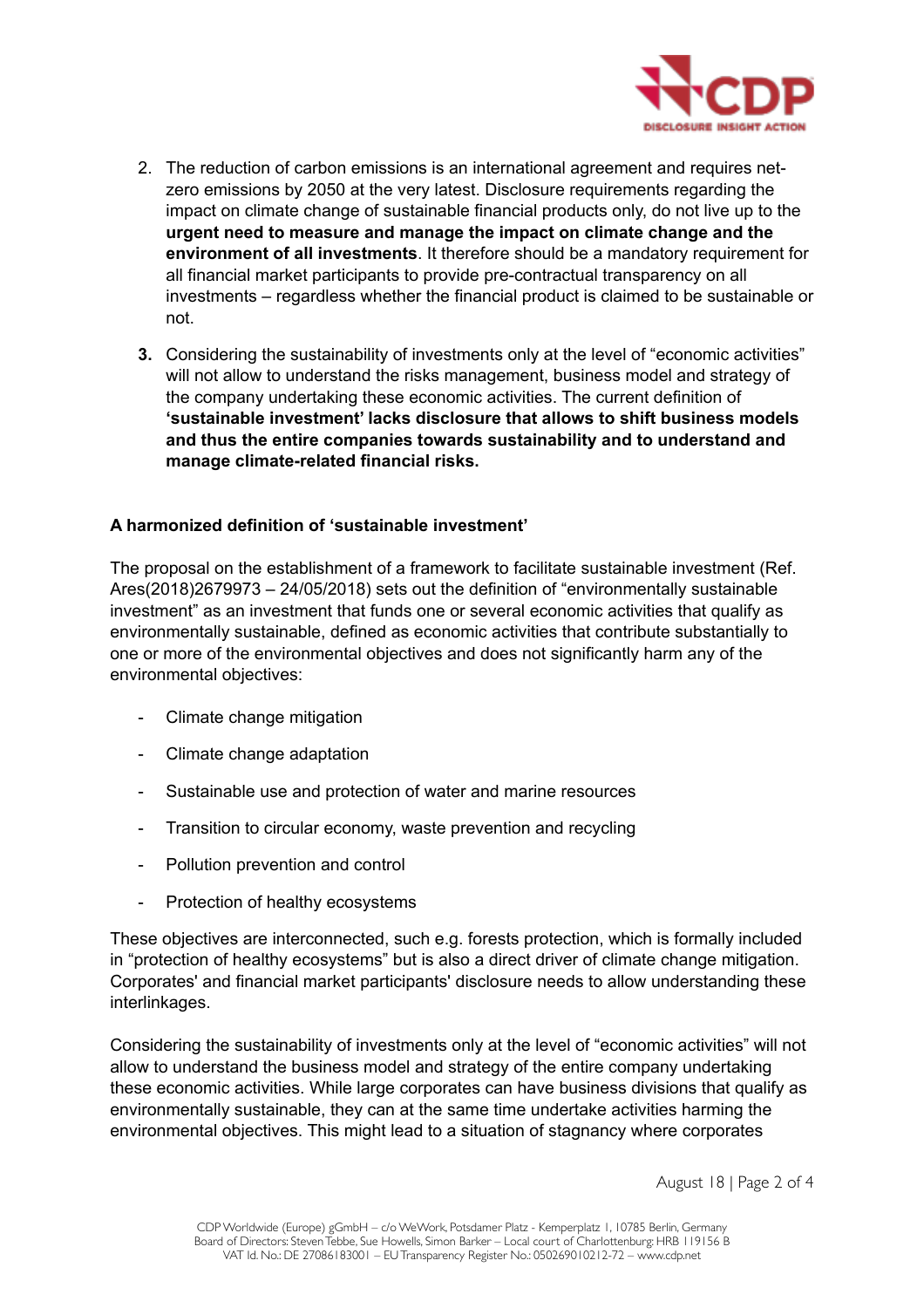

receive investment for both sustainable and unsustainable business activities equally, while no other steering mechanism drives the management to shift towards sustainable-only activities.

A harmonized definition of 'sustainable investment' must include disclosure at both, business activity level and corporate level, notably on governance where sustainability issues have board-level oversight, the business strategy with an objective to achieve carbon-neutrality by 2050 at the latest, metrics that are science-based and comparable within the sector, and targets in line with a well-below 2-degree global warming.

#### **Transparency of investments**

The Article 6 of the proposal requests transparency of sustainable investments, through providing on the website of the financial market participant a description of the sustainable investment target and information on the methodologies used to assess, measure and monitor the impact of the investments selected for the financial product.

- The place of the disclosed information

Referring to Article 7 for the cases where this disclosure is not yet covered by other regulation and assuming that disclosure on the website cannot ensure effective delivery of information to investors: To reach pension beneficiaries, ESG and climate information should be disclosed in the annual benefit statement or letter. For other financial products, this information should be disclosed in pre-contractual documents such as the Key Investor Information Document (KIID) and the prospectus, as well as post-contractual documents such as the product fact sheet, website.

The understandability of the disclosed information

Article 6.1 should state that sustainability information should be disclosed in a way that is understandable by all types of investors, including informed retail investors. Disclosure should adapt to the audience and make use of simple, concise and clear language, avoiding acronyms and jargon where possible.

- The scope of transparency

Our concern is that the disclosure requirements only apply to those financial market participants claiming sustainable financial products and services. This adds a reporting burden on the small group of those who move towards sustainability while not setting any incentive for the big group of financial market participants who haven't yet taken any action on reducing the carbon emissions of the investments they make.

We believe that all financial market participants should be requested to disclose in line with Article 4 on all of the investments they make into financial products.